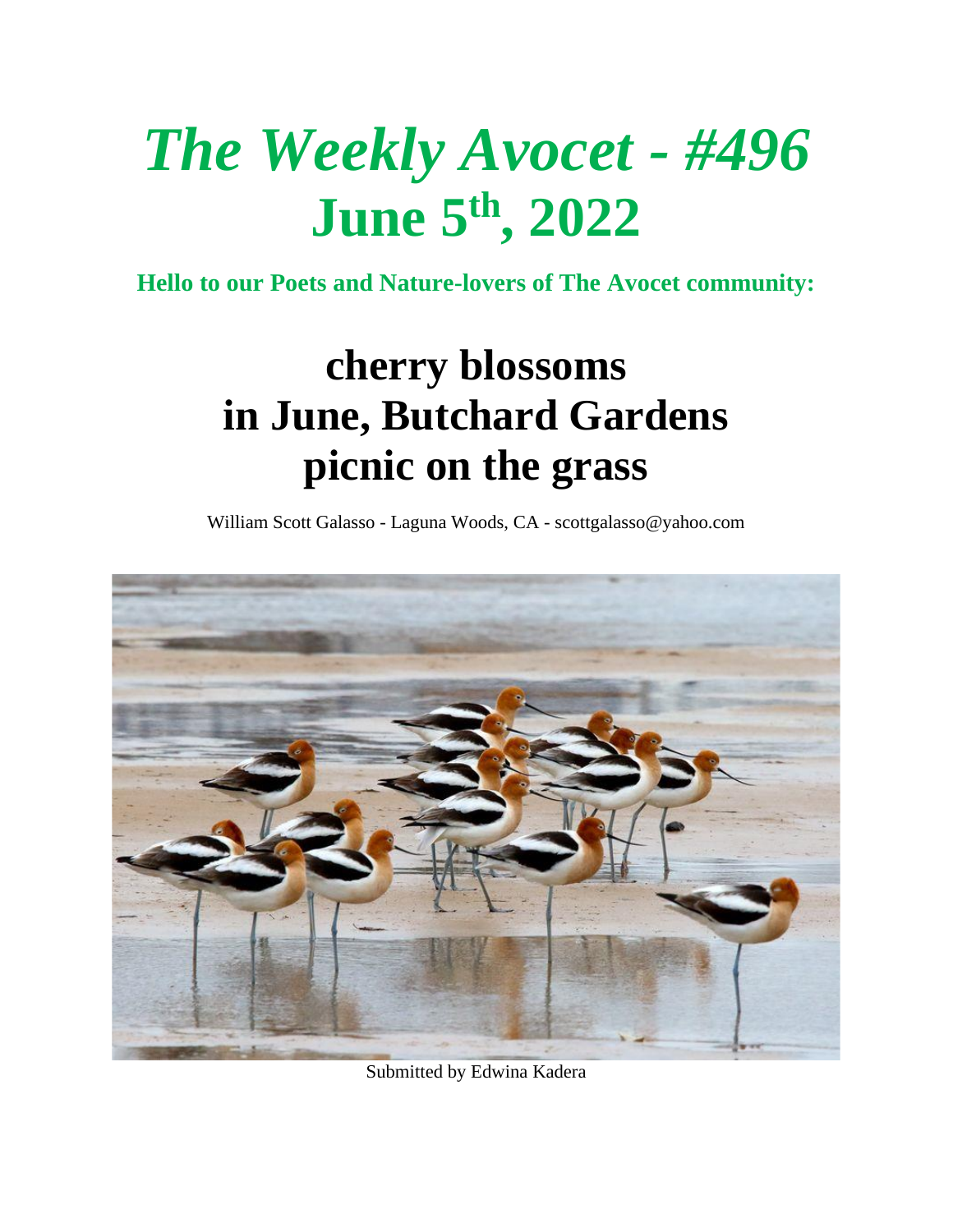#### **D-Day Anniversary 2019**

While the TV resounds with ceremonies Of remembrance in Plymouth and Normandy, I watch the estuary scene before me When seventy-five years ago, portions of a mighty flotilla Assembled bound for France.

This was not a regatta for sailors This was not a parade of swans This was not a host of seagulls This was not cormorants snorkeling This was not seaweed beds This was not sightseeing planes above This was not the huge Irish Ferry passing

Swans were troops on parade Giant Seagulls Sunderland seaplanes Sailboats armadas of naval ships Seaweed muted colors of camouflage Cormorants submarines on standby Herons long-neck periscopes Seabirds from nearby aerodromes The Irish Ferry a floating hospital.

Elgar's Pomp and Circumstance commences Sparring with the scuttling clouds Sun silvered water blinding the estuary scene Connecting my visit to the Normandy beaches The lingering dirge of bagpipes echo here.

I feel the D-Day tension, the anticipation. I watch the weather for coming storms.

Suzanne Williams - St. Michaels, MD - [suzyww@gmail.com](mailto:suzyww@gmail.com)

#### **Viridian**

green tree frog its ash leaf perch in the bird bath a breeze stirs eddies in two quiet hearts

William Scott Galasso - Laguna Woods, CA - [scottgalasso@yahoo.com](mailto:scottgalasso@yahoo.com)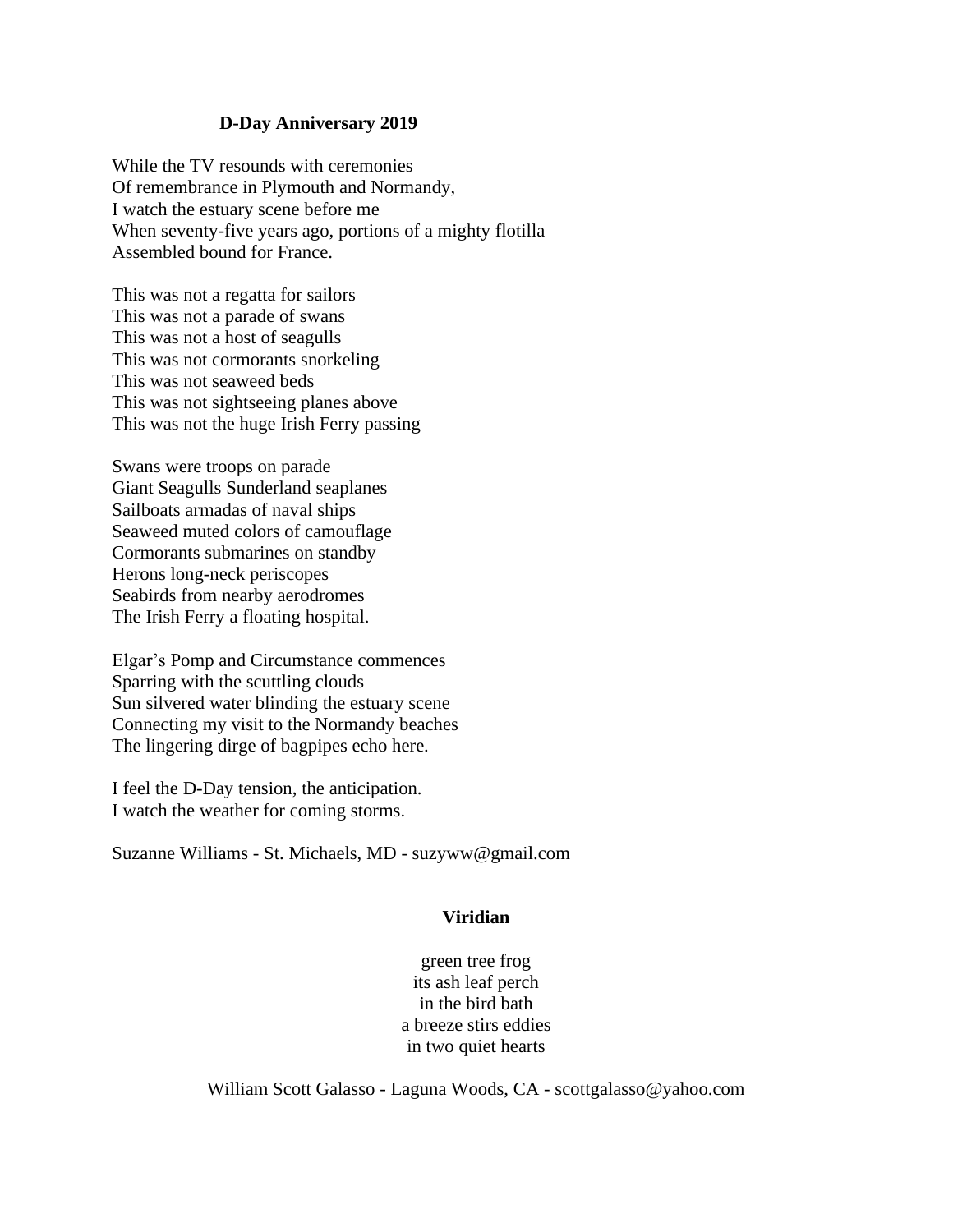#### **Lights Out**

There are no lights on this dark street. No shadows cast from lamps inside nor solar-powered strings at walks or lining garden's edge. No light to shine on spider's eye, no moon, no stars, no iPhone's beam. Then large and small, the creatures come- the fox, the skunks, raccoon, and birds, opossums, squirrels, coyote too--– to claim these hours while we sleep, to scurry and scavenge, hunt their prey, the darkness their safe shelter. In deepest silence they take these hours, with softest steps they find their way, safe passage in this lightless, darkest night.

Greer L. Fox - Knoxville, TN - greerlfox@gmail.com

**"I must have flowers, always and always." - Claude Monet** (Theresa A. Cancro phoenixlady@comcast.net)

#### **Sea Songs**

I long to sing the ocean's songs, its sounds of pounding seas, and listen to the seagulls' cries in ocean-misted breeze. The strum, strum, strum of windy surge and lap, lap, lap on quiet shores- the waves keep time in faithful change through endless days and evermores.

Alas, my life is ever bound to grasslands' constant needs. My seas are fenced-in fields of grain. In winter -- wheat, in summer -- corn, with planting in between. I scan the skies for hint of rain but listen for the ocean's roar, the lap, lap, lap of waves ashore. I soak it in and long for more amidst the wind-swept grassland sea.

Greer L. Fox - Knoxville, TN - greerlfox@gmail.com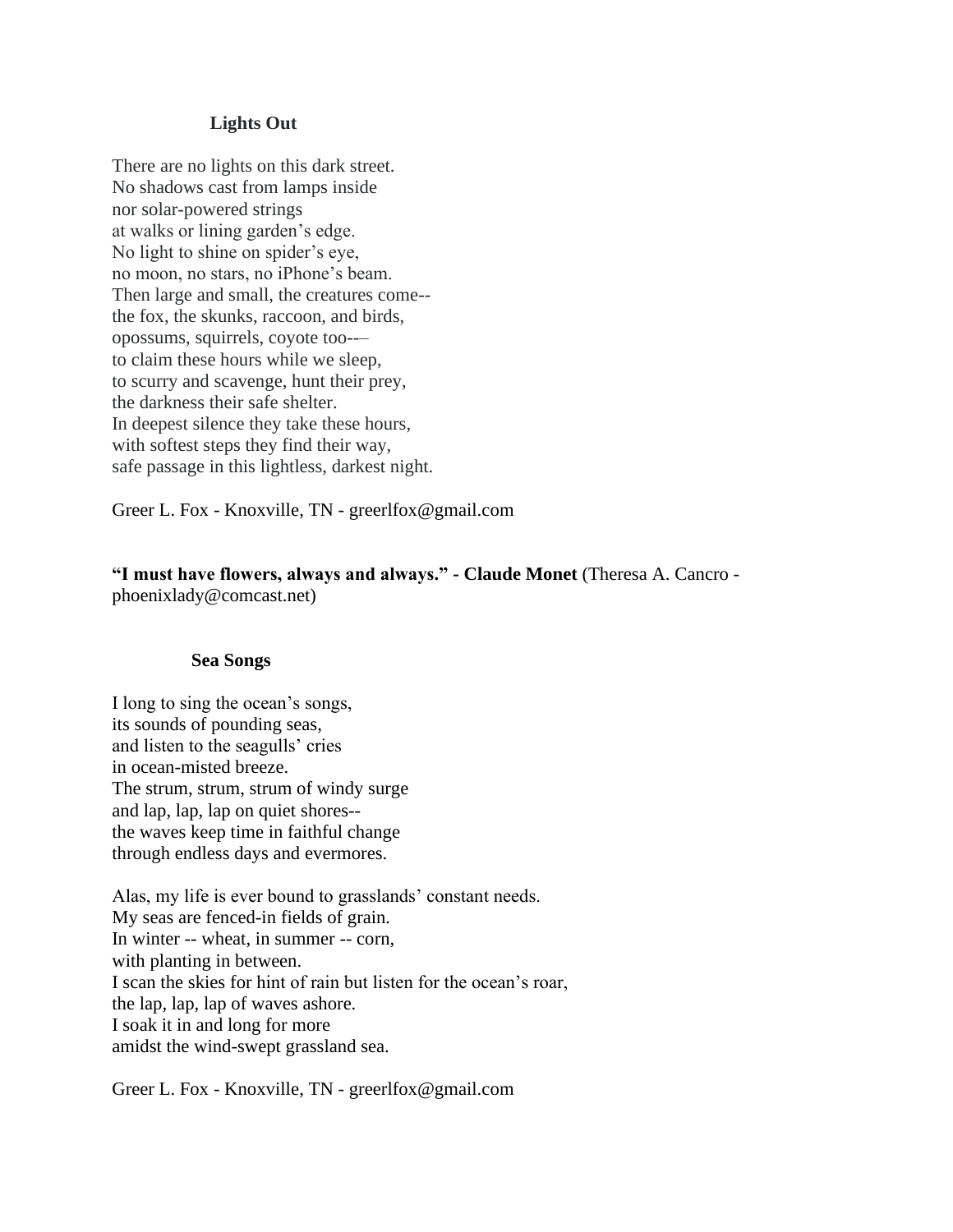#### **Remedy**

Murderous crow! Winged black death! Robber of nests! Killer of nestling Destroyer of hopes! Marauder of skies!

The calm of Spring's morn is ripped by your caw and the pound of your wings. Our babes and their nest lay shattered and strewn by your beak and your claw, their feathers mere shadows—wisps of young bones and transparent flesh. And we, bereft once again, fly on where the force of black wings will never be felt.

Who lies in wait for the young of your kind? Who keeps your numbers in check? We would search them out to counter our loss, small sentinels on watch for advantage, for revenge, for settling old scores with merciless remedy.

Then hope soars by on moonlit wings, with strength to hoist our vengeful cries. Peregrine's flight on darkened skies - a pact unspoken, and prayer enough.

Greer L. Fox - Knoxville TN - greerlfox@gmail.com

**"One can see from space how the human race has changed the Earth. Nearly all of the available land has been cleared of forest and is now used for agriculture or urban development. The polar ice-caps are shrinking and the desert areas are increasing. At night, the Earth is no longer dark, but large areas are lit up. All of this is evidence that human exploitation of the planet is reaching a critical limit. But human demands and expectations are ever-increasing. We cannot continue to pollute the atmosphere, poison the ocean and exhaust the land. There isn't any more available." - Stephen Hawking** (Theresa A. Cancro - phoenixlady@comcast.net)

> Frisco Poppies span Sky the color of ocean Orange like our bridge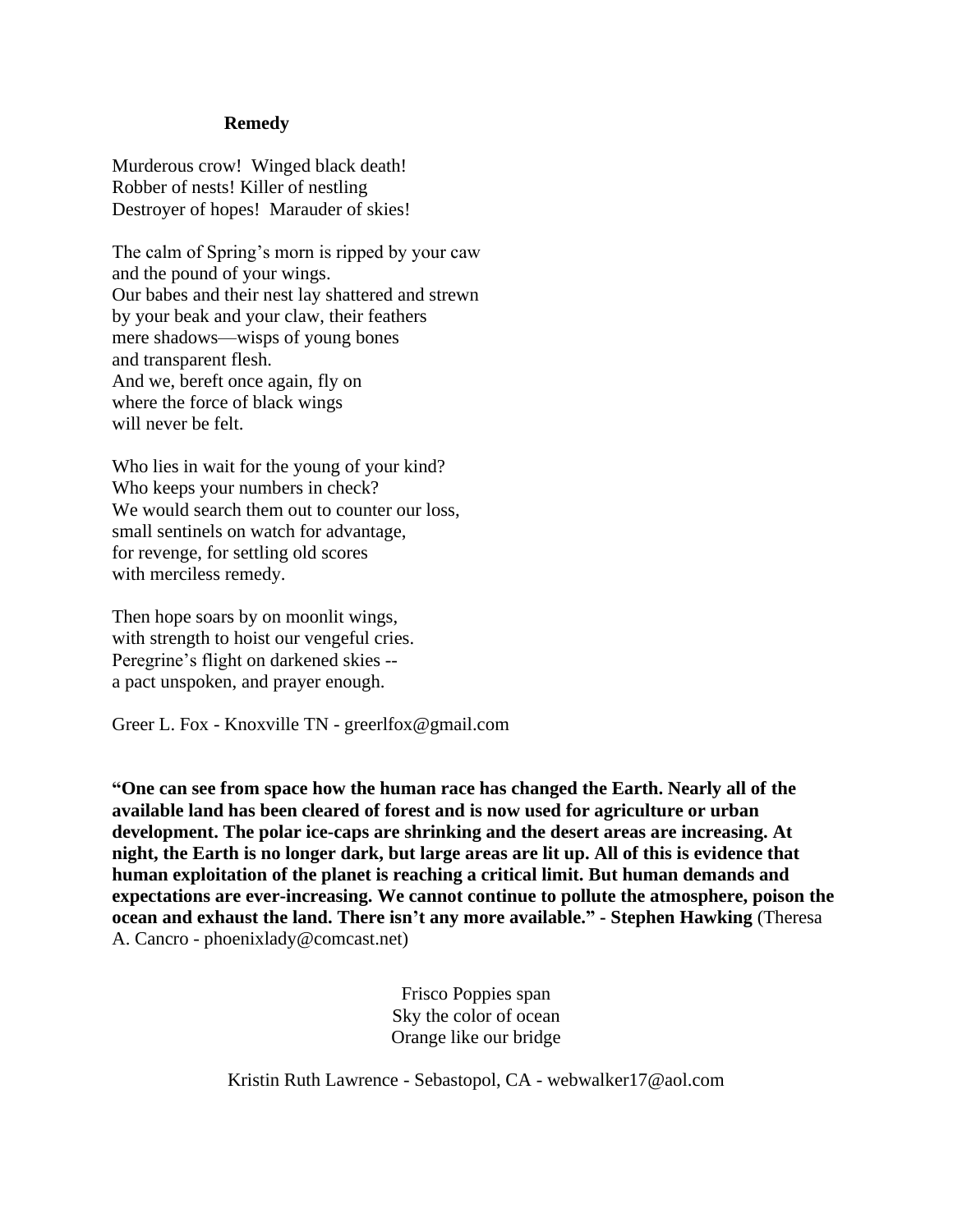#### Roofers upset nests Sister worries for Swallows Nature finds a way

#### Kristin Ruth Lawrence - Sebastopol, CA - webwalker17@aol.com

#### **What the Godmothers Told of the Breeze**

June breeze yawns in the face of trees, tired from the walk over the mountains, and a brat to show distain for cones, leaves,

and bud color. The breeze is only a slow wind with naked admiration for its strength to carry pine pollen up and over knolls on the Mt. Rose Highway.

Welcome or not, June breeze sleeps here and there, naps in limbs and branches that carve strong angles, lines that beguile air.

Awake, it traces the lower lip of a cloud's nimbus like slender fingers. It warms water surface like openhands

before rippling the Truckee into a river of wrinkled foil. June breeze is a flirt -- sometimes gladly invited in through screen doors or windows, sometimes

closed out when someone wants to block its ease, which is often when this breeze, tumbles through tall grass loose-limbed

with its transparent and scanty freedom.

Melanie Perish - Reno, NV - [mperish@unr.edu](mailto:mperish@unr.edu)

**"The future will be green or not at all." - Jonathon Porritt** (Theresa A. Cancro phoenixlady@comcast.net)

> Gray Whale of Cali Mexico to Alaska Takes break at our cove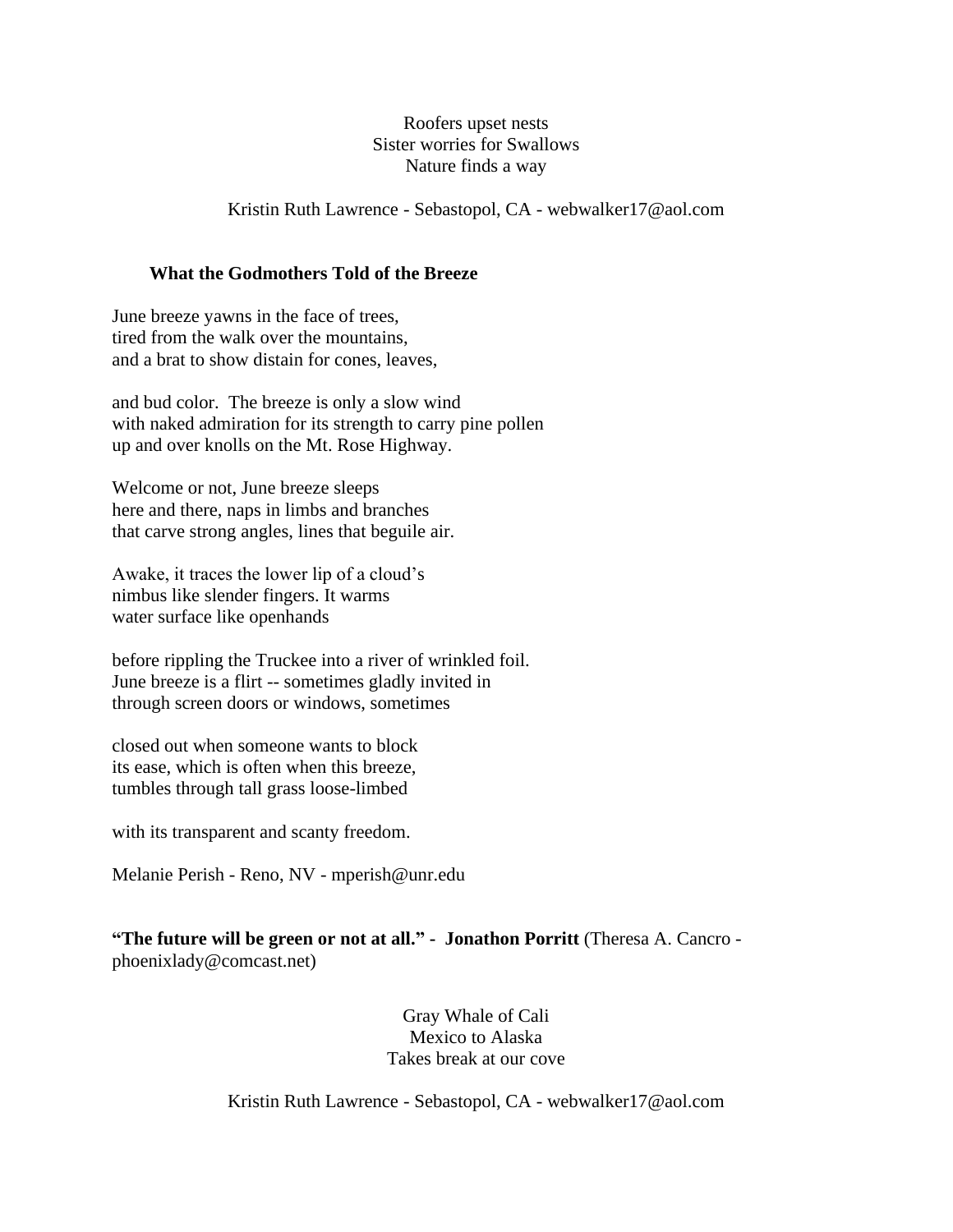#### **Tahoe Meadows: The Story as Told by the Creek**

Part 1: Spring

New green roots of white yarrow, coral paintbrush web the current-carved banks held in place. Like early love, I look for furl new blooms. It is in my nature to share myself. I racket staccato bubble and burst to shout *spring.* Slender stream, I travel, ravel Unravel- creek source with force with gravity humans live and lean. Committed to clarity, not crystal, but translucent. I change. I am changed.

Melanie Perish - Reno, NV - [mperish@unr.edu](mailto:mperish@unr.edu)

**"You cannot get through a single day without having an impact on the world around you. What you do makes a difference, and you have to decide what kind of difference you want to make." - Jane Goodall** (Theresa A. Cancro - phoenixlady@comcast.net)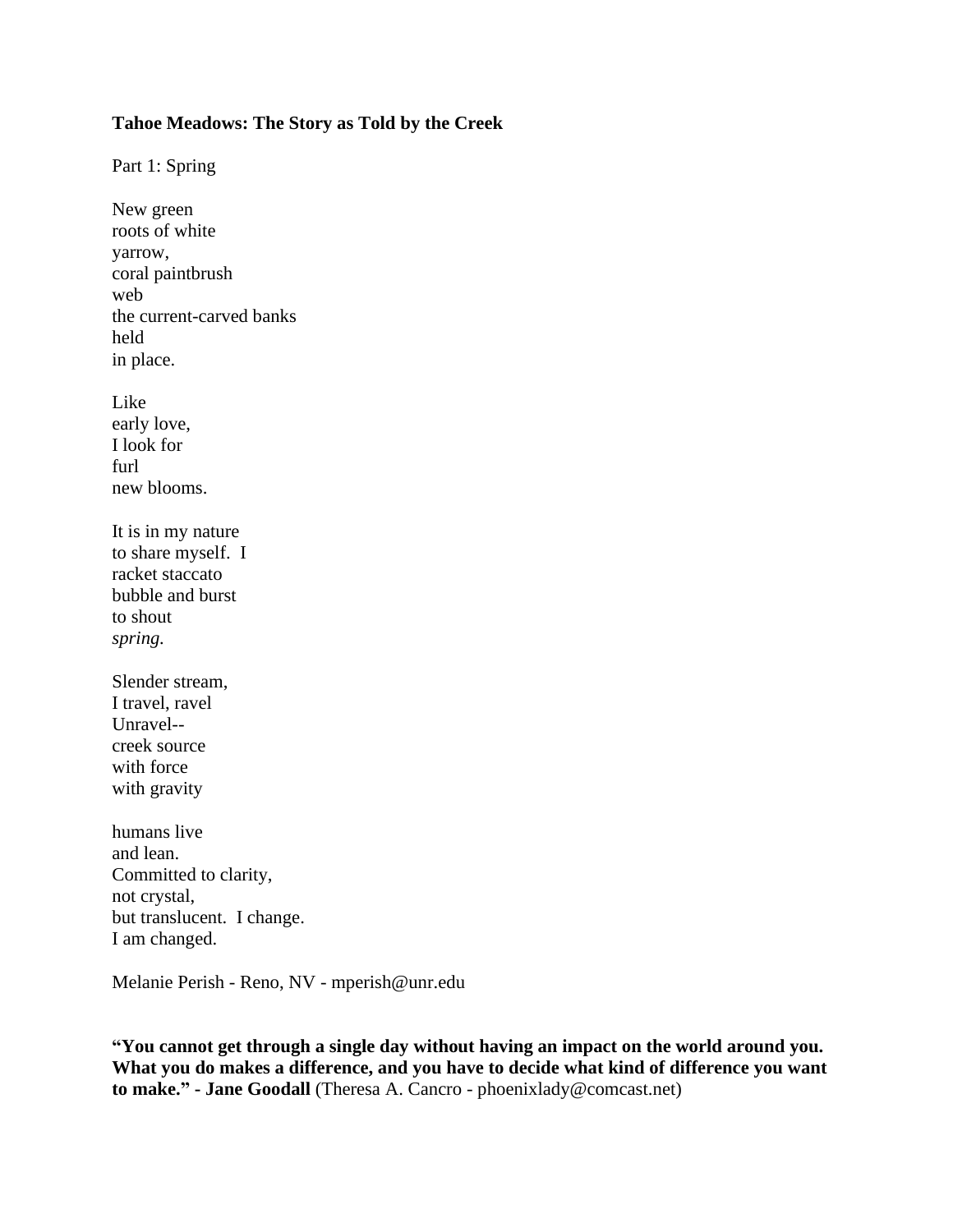#### Iris far & wide Hanging like purple rain & Watercolor sun

#### Kristin Ruth Lawrence - Sebastopol, CA - webwalker17@aol.com

#### **Affairs of Spring**

Sweet spring fragrance fills the air. Majestic blossoms and blooms appear everywhere. The hillside's aglow in variegated shades of green, while everything radiates a newborn sheen.

All of nature is in an unfolding clamor to show off its seasonal display. The newest of spring finery vying its time in the limelight, on the first spring day.

Buds bursting open, for all to admire and view, bulbs have poked their heads above ground, still shiny with dew. They all preen and show off with individual flair. Such springtime magic, a glorious affair.

Bees and Hummingbirds buzz and hover from plant to plant, gathering nectar they can't resist. New flowers and blooms nod as each gives its gift, of the new season that spring has kissed.

Sue Crisp - Shingle Springs, CA - crispsue@hotmail.com

**"Even if you never have the chance to see or touch the ocean, the ocean touches you with every breath you take, every drop of water you drink, every bite you consume. Everyone, everywhere is inextricably connected to and utterly dependent upon the existence of the sea." - Sylvia Earle** (Theresa A. Cancro - phoenixlady@comcast.net)

> Big Spring in Big Sur Wildflowers wave into sea Goats follow horse friend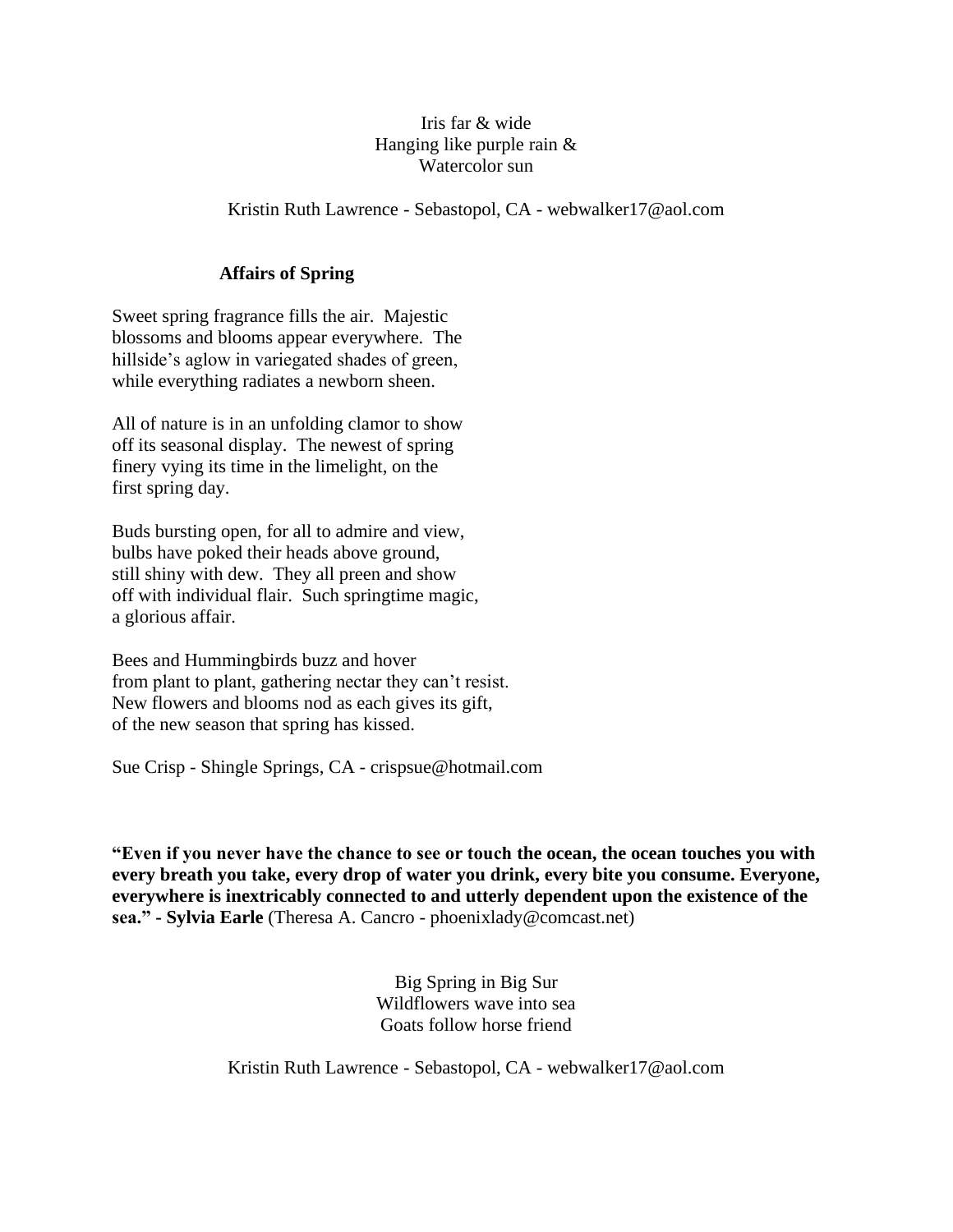#### **Spring Bouquet**

Leaning in to a branchful of lilac scent, I turn away from the peonies- for a second or two- the buds stretch their necks another few inches, delight in the rain, swell and prepare to open- to fill me with more fragrant awe.

Carol Mikoda - Hector, NY - [caro.miko@gmail.com](mailto:caro.miko@gmail.com)

#### **"Men argue. Nature acts." Voltaire** (Theresa A. Cancro - phoenixlady@comcast.net)

#### **Fickle Spring**

The fog wraps trees in layers of moisture and doubt. Wind and raincoat newborn leaves, already weary already heavy from sudden withdrawal of Springtime warmth, cruelly replaced with crisp coldness creeping up tender branches dripping with almost-frost these late May mornings.

Wind and fog haunt the gardens in tandem this freeze-dried Spring. Like ghosts they howl through valleys and over summits. Steadfast oaks look down with little concern, they have seen it all. Scattered, lonely as soldiers, they mark the area history. Windblown bark, branches, early buds swirl in seasonal confusion.

An ethereal world, beyond the taffeta veil of mist parts the landscape. Tree limbs shiver in cold rebellion, flags waving proudly before battle. They'd gladly fight for warmth and sunshine, for the birthright of the season. But to bend down in the cold in late May is treason, branches grow stronger in fickle Spring.

Diane Funston - Marysville, CA - noparadise@me.com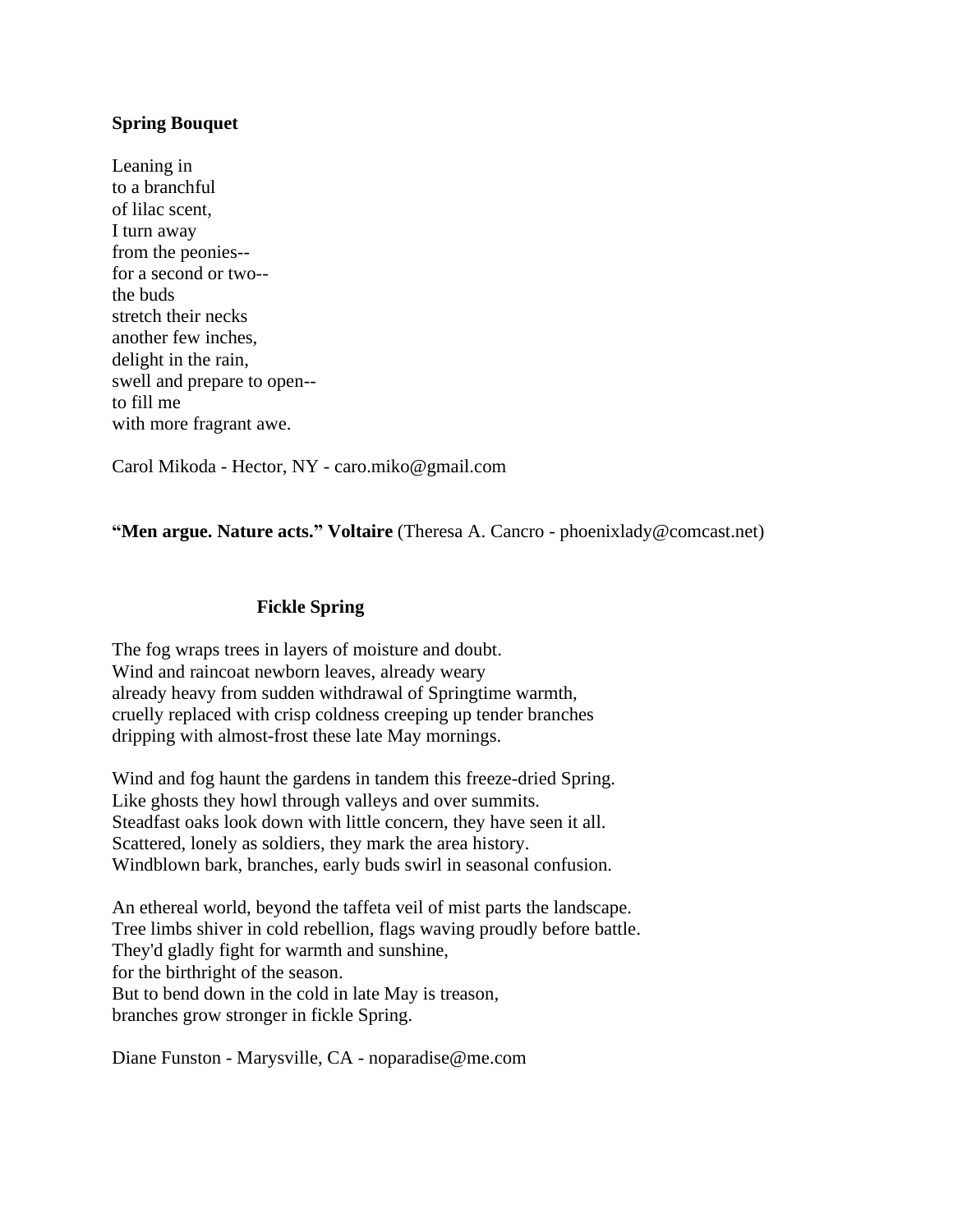#### **June Night**

Beyond the window a choir of frogs sing in luminous grass lit by a spring moon.

Stars fall below the horizon and others circle into the night sky like new constellations or selves.

*(previously published in Brevities)*

Greg Gregory - Antelope, CA - [greggkg@gmail.com](mailto:greggkg@gmail.com)



Emily G. Schreiber - Bellmore, NY - [cre8em@aol.com](mailto:cre8em@aol.com)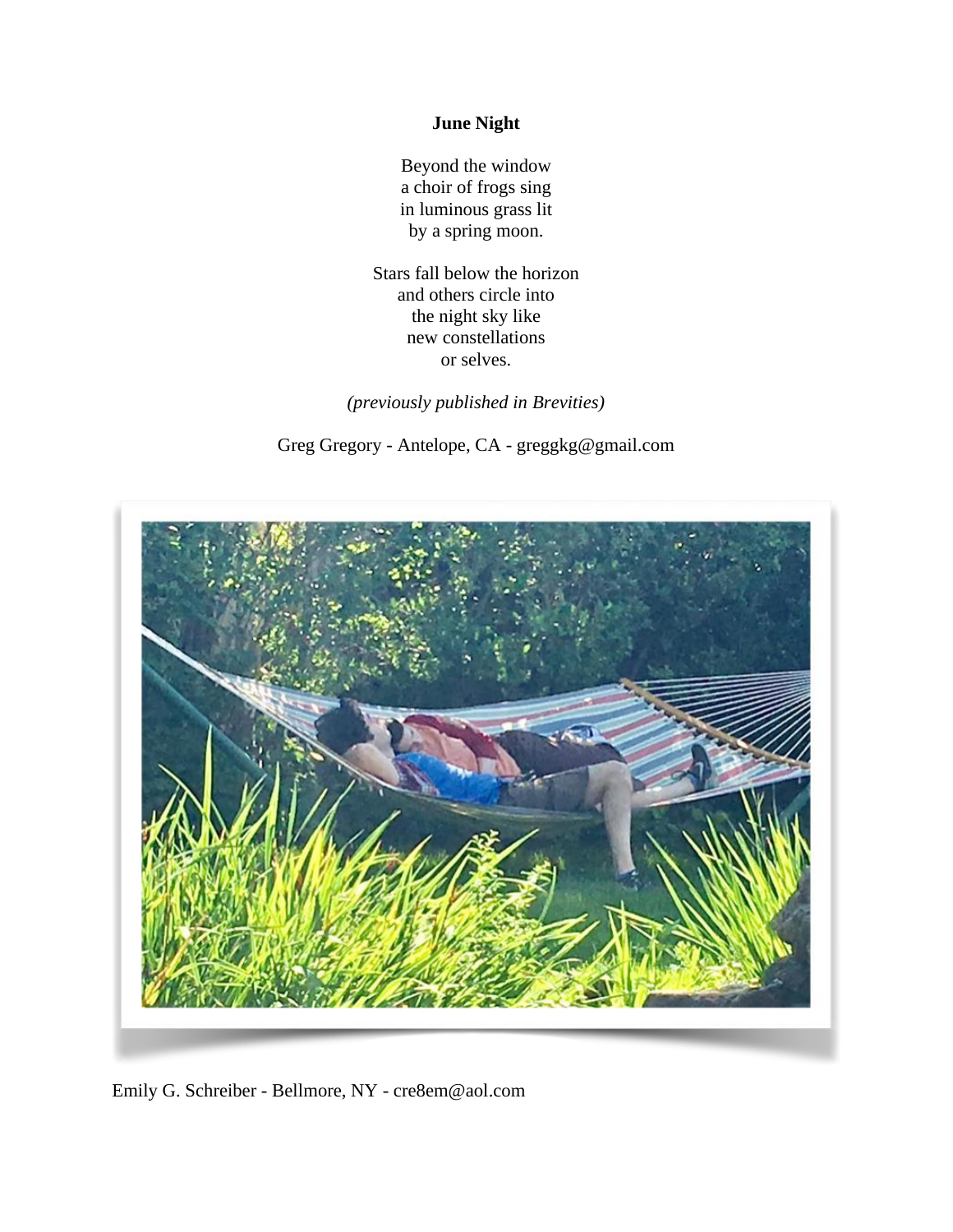#### **The Hammock - A Pantoum**

The hammock cradles my body. I feel safe and secure. The breeze touches my skin Like soft gentle fingers.

I feel safe and secure. Slices of nature all around me Like soft gentle fingers. So simple yet so complex.

Slices of nature all around. Why is it here? So simple yet so complex. Why am I here?

Why is it here? I look up at the sky. Why am I here? I love the peace and tranquility

I look up at the sky A baby blue color. I love the peace and tranquility. Where did it all come from?

A baby blue color. The breeze touches my skin. Where did it all come from? The hammock cradles my body

Emily G. Schreiber - Bellmore, NY - [cre8em@aol.com](mailto:cre8em@aol.com)

**"To put it in more shocking terms, it doesn't matter if the skeptics are right or not, because the assumptions on which the debate is based are already enough to doom us to a dystopian future." - Charles Eisenstein,**

> Fuchsia pirouette Pink tutus, purple slips show Bush ballerinas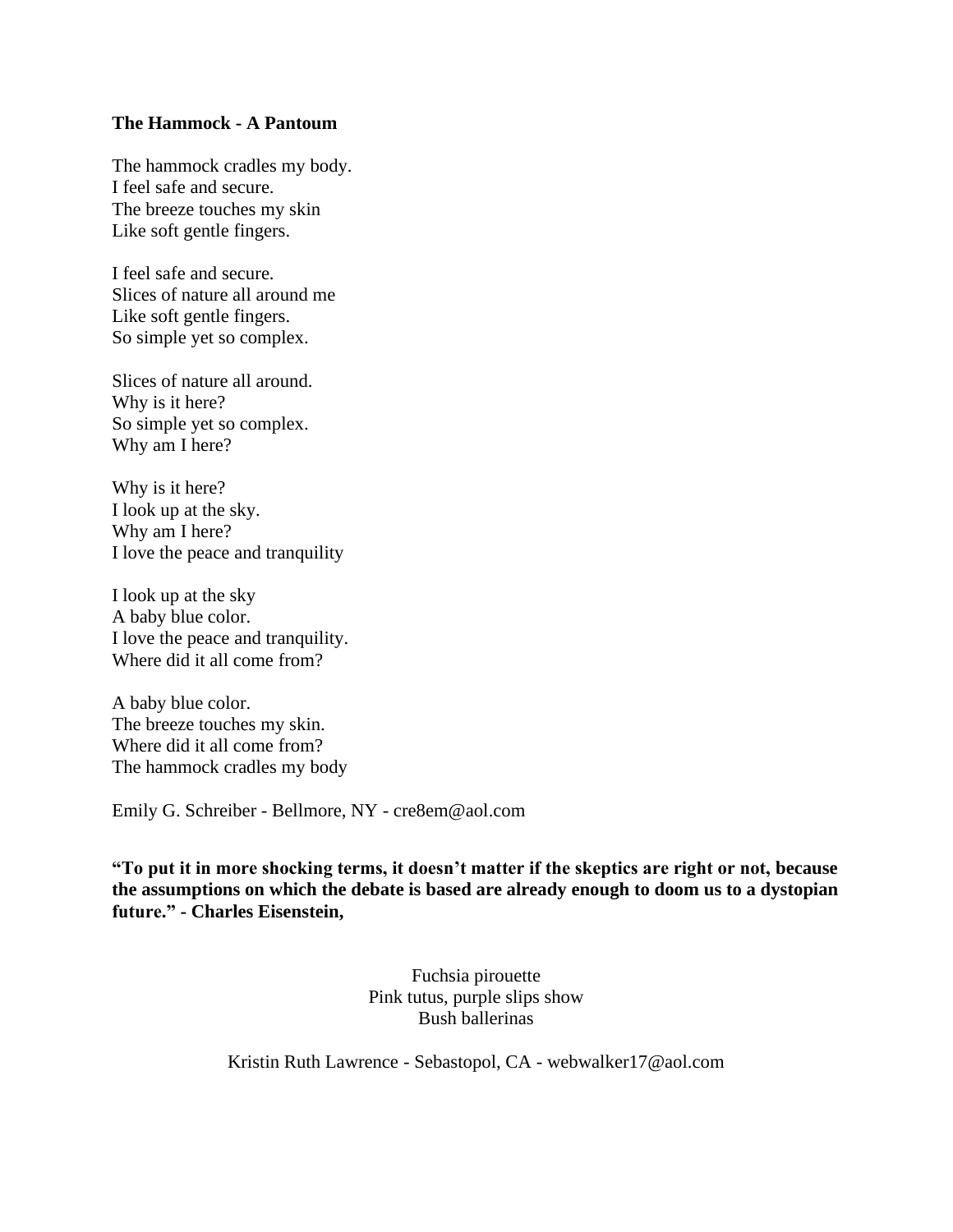#### **Words Engraved in Birch Bark**

In early morning, I walked beyond the graveled garden path to a grove of white papering birches where a flock of small brown finches perched, warming on the sunlit tree boughs.

The words, Jab, Jab, Jab, engraved by a sapsucker last spring had been worn away; perhaps eroded, by a bitter-mouthed wind, howling over the weight of travails it had borne during a harsh winter storm.

As the renaissance of this spring unfolds, sapsuckers will return to proclaim ownership of the birch trees and make their marks, with calligraphic precision.

Beaks chiseling into each tree's outer bark let the birds sip the life-giving nectar and gather errant insects held fast by their primordial desires as the wheel of existence plays forth.

The sapsuckers will leave behind reminders to mankind of their tenancy in the cycle of life. Their avian words arranged into rings or vertical lines of an ancient script, skillfully carved into the trees dark inner bark.

Wendy N. Bell - Edgewood, WA - wendynbell@hotmail.com

#### **Palette**

In late Spring you see why Monet painted his tunnels of flowers.

Soon will be Summer

and longer days will flame into trellises.

Greg Gregory - Antelope, CA - [greggkg@gmail.com](mailto:greggkg@gmail.com)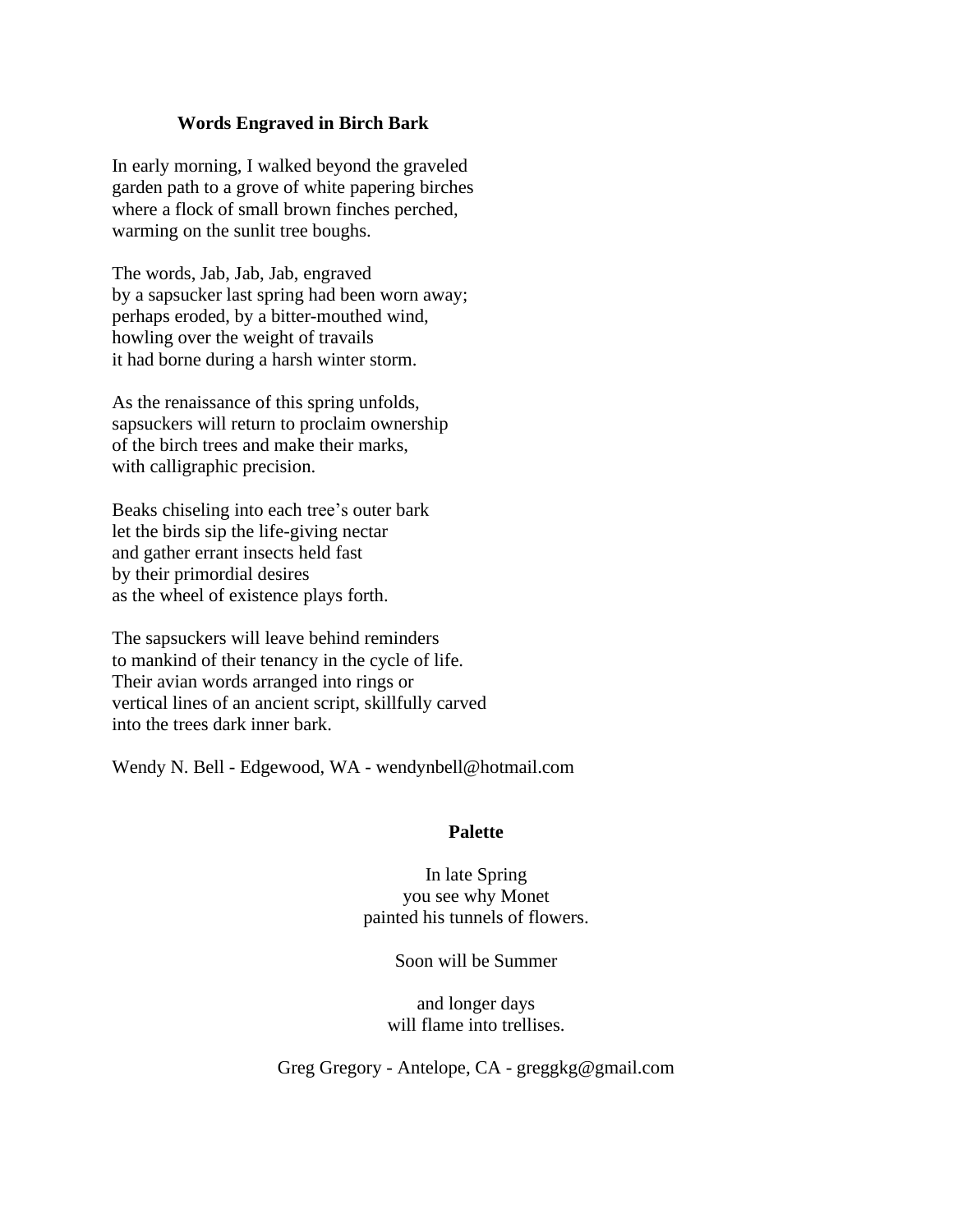#### **Corona Moon**

72 degrees after dark intermittent rustling of palm fronds in this new silence. Pneumonic carts sweep through the gated community delivering dinners to the sequestered- the saguaro crested with white blossoms, the quail pleads for a mate.

Distant landmarks come into view There is constant news: Parisians pace their terraces in the seizième; the last cruise ship sails in, and dolphins have surfaced in Venice.

Here, we breathe creosote and remember rain trails closed to night hikers- no lights pinpoint Camelback; just the stark crescent and its bright planet in unflinching trajectory

Ingrid Arnesen - Ithaca, NY - ia11@cornell.edu

#### **A Joyous Marriage**

This spring again the plow, shares sharpened to a fine edge, scraped and rubbed until the sun squints off the silver blades, slices its first cut in the black earth,

turning the hard sod, the cornstalks, brown and brittle, left over from the fall.

It is a joyous marriage, that first cut, the earth laid bare inside itself, fat earthworms, crows flocking to the feast, new beetles hanging

on the dead roots of the past, the earth cool and inviting, the seed almost straining to be planted.

Edward J. Rielly - Westbrook, ME - erielly2@earthlink.net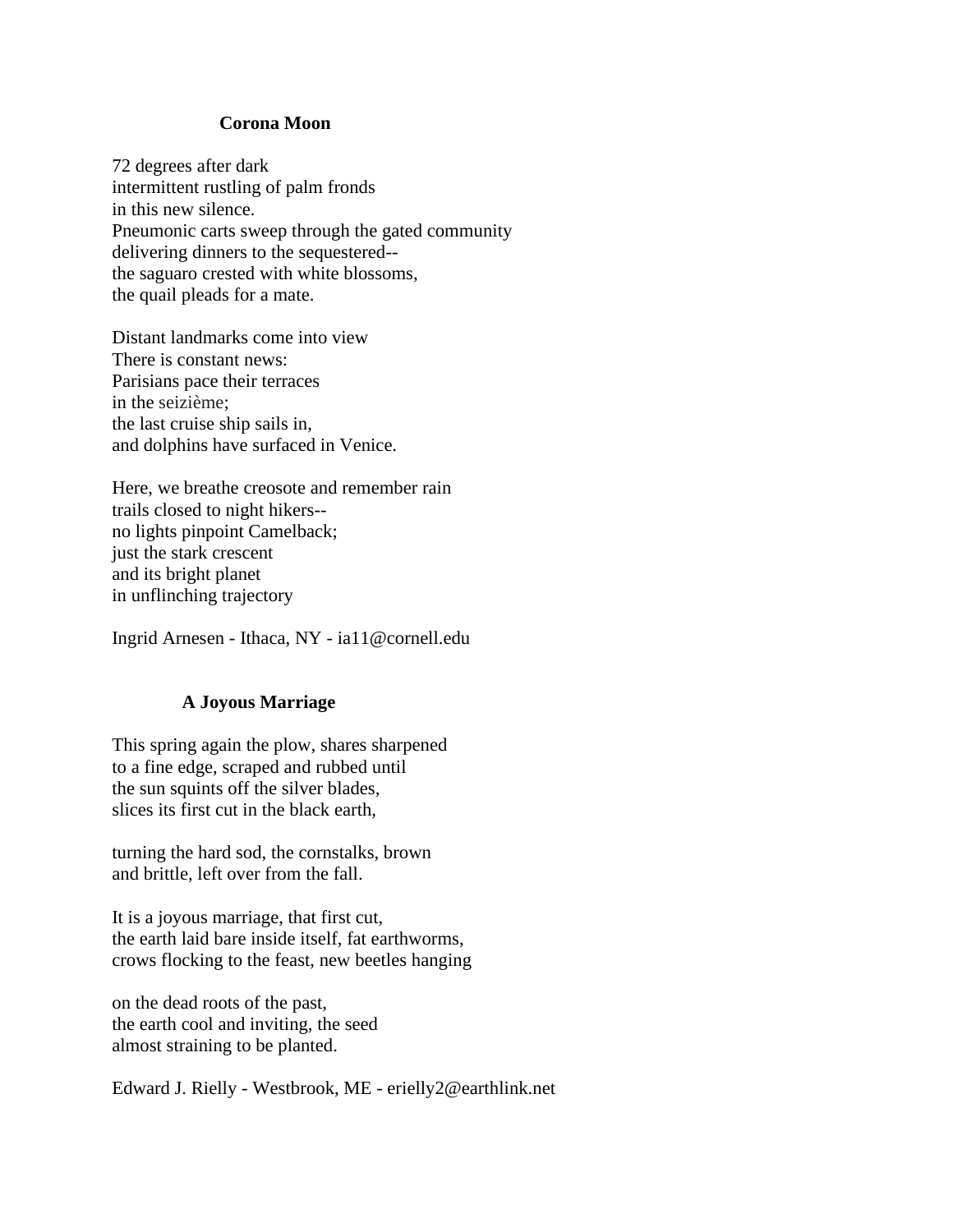#### **So Easy to Make Things Smooth**

The shares sliced neatly through the sod, rolling the black soil up in twists, exposing worms to sunlight they had never seen.

The disk sliced that black soil into small clumps that pushed and squeezed against each other, a lumpy bed of soft, rich earth.

Then came the harrow, its flat, rectangular sections of hard spikes dragging first one direction, then another, flattening, smoothing.

Finally, the field was ready for planting. It was so easy those days to make things smooth.

Edward J. Rielly - Westbrook, ME - erielly2@earthlink.net

#### Our walks along creek Blue Swallowtail on white blooms We wish every Spring

#### Kristin Ruth Lawrence - Sebastopol, CA - webwalker17@aol.com

#### **The Crow**

Caw! Caw! Caw! At dawn, the horrid noise jerks me back to reality from a world where my boss isn't writing me up every five minutes. If anyone should be disciplined, it's the crow.

I imagine being in the sky, flying to the far side of the moon to a place where I can't get into trouble. Is there such a place?

Caw! Caw! Caw! My thoughts interrupted, I leap out of bed, slam shut the window, climb back under the covers. There, that's much better. the dream weaver kicks in, and I escape.

Abbie Johnson Taylor - Sheridan, WY - [abbietaylor945@gmail.com](mailto:abbietaylor945@gmail.com)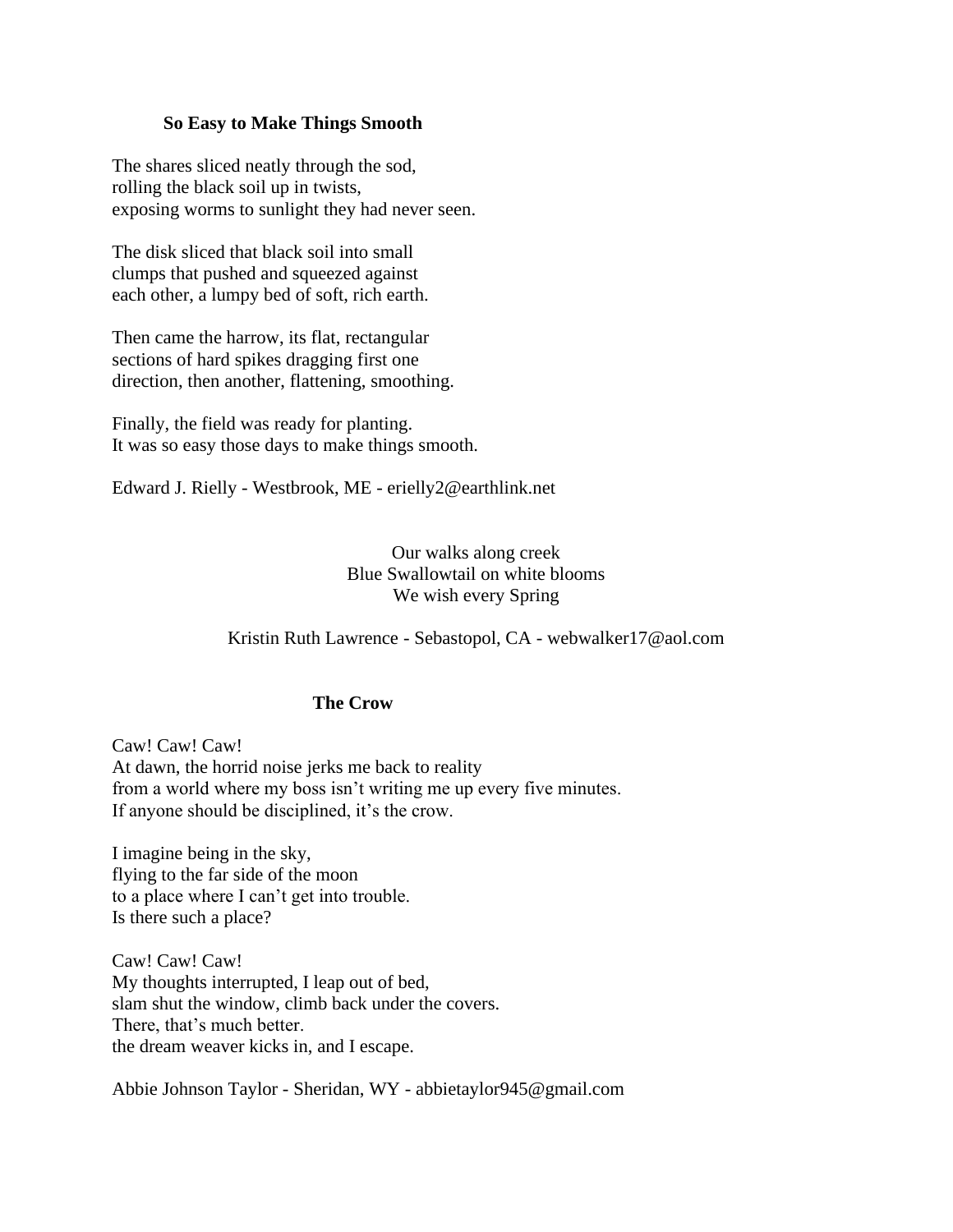#### **Woody Woodpecker**

"Listen to that," says Dad, as we walk through the park one spring morning. I'm a teenager, and my father is walking me to school. We stop for a moment. I hear it, a power drill without the motor.

"That's a woodpecker, boring holes in that tree over there," Dad explains. He points, but I can't see. Preoccupied, I wonder why I should care.

That day after school, I'm watching a cartoon on television with my younger brother. Again, I hear the motorless drill, this time followed by Woody Woodpecker's cheerful tune.

Why is he boring holes in that tree? Why is he so happy? With limited vision, I can't see the screen. I listen while brother watches, says nothing.

I'm amazed at how cheerful Woody is, despite the curveballs life throws his way. Maybe we could all follow his example.

Abbie Johnson Taylor - Sheridan, WY - abbietaylor945@gmail.com

#### "The Earth should not be a worse place after my life than it was when I was born here." -**Rob Stewart**

#### **A Song Before Sunrise**

A bird sings me to sleep after two hours of tossing, turning, while a train whistles far away and a nearby food bank's refrigerator hums and rattles. These are the only sounds in the still dawn.

Abbie Johnson Taylor - Sheridan, WY - abbietaylor945@gmail.com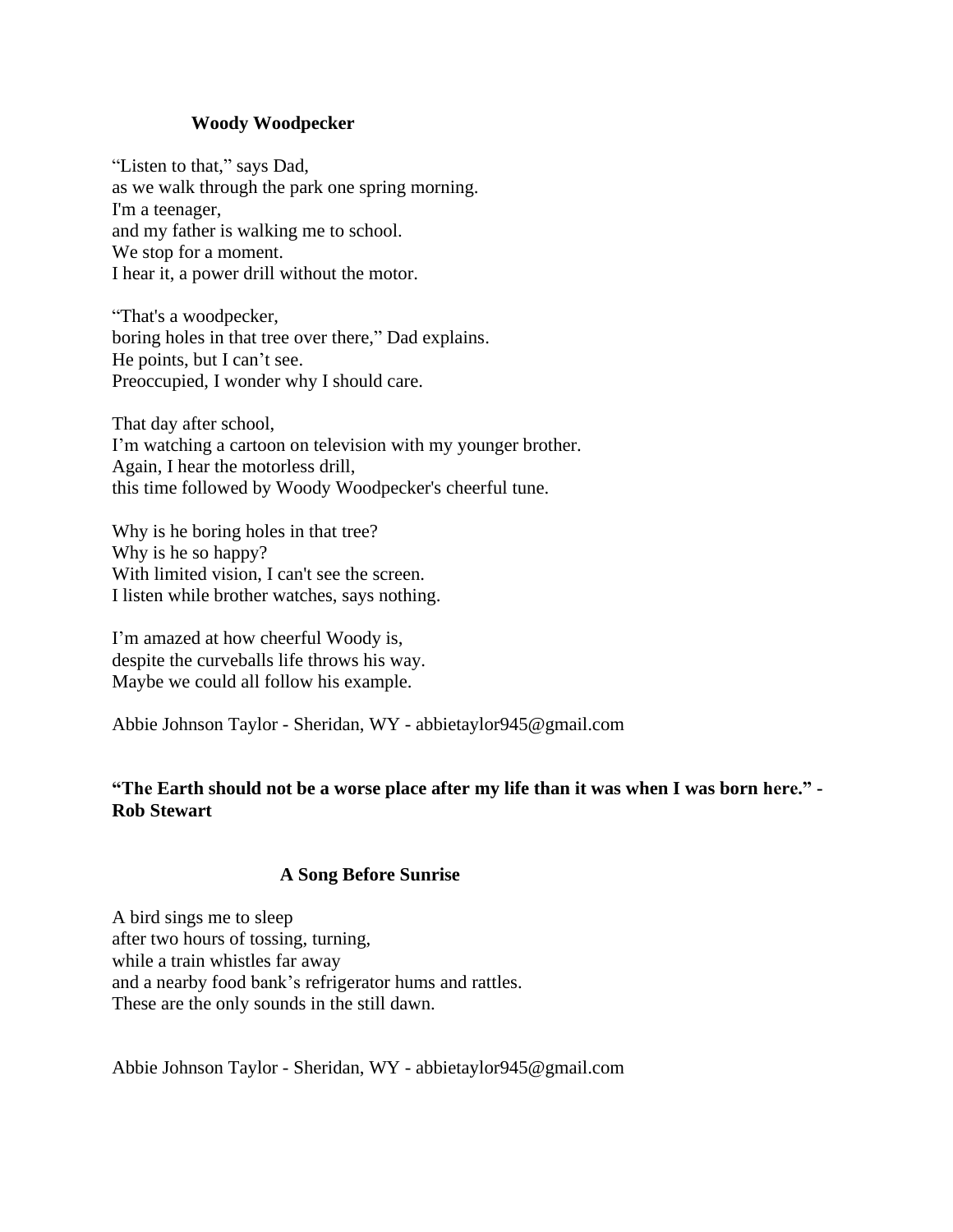## **If you like a poem/haiku, please let the poet know it…**

## **Rescued coyote pup meets foster brother on Cape Cod**

By Melanie DaSilva

CAPE COD (WPRI) - A coyote pup that was found abandoned in Smithfield last month is "getting along swimmingly" with her foster brother in Cape Cod, according to the Cape Wildlife Center.



© Provided by WPRI ProvidenceRescued coyote pup meets foster brother on Cape Cod

The center has been taking care of the male pup after a family inadvertently brought him home earlier this month, [thinking it was a lost puppy.](https://www.facebook.com/CapeWildlife/posts/pfbid0228h1i21TUCCHZ4zTT9ur7XQ9Lamg5LxKnpeW5GXxdE44oymjVVpcgWcg37ipBBdhl)

Two wildlife rehabilitators brought the orphaned pups together to help them "maintain their wild instincts," the Cape Wildlife Center said in a [Facebook post.](https://www.facebook.com/CapeWildlife/posts/2300119396806230)

"It was a little slow at first, but once they felt each other out they quickly began to bond," the post read. "Before long they were wrestling and playing with each other, which is a crucial to their normal development."

[Coyote pup found abandoned in Smithfield](https://www.wpri.com/news/local-news/northwest/coyote-pup-found-abandoned-in-smithfield/?ipid=promo-link-block1)

The Rhode Island pup is about two weeks younger and a bit smaller than the Massachusetts pup, so the rehabilitation center waited until she caught up in size to formally introduce the two. Due to the difference in size, the facility said they won't be fully left alone just yet, but they will continue to spend a couple hours per day together so they continue to bond.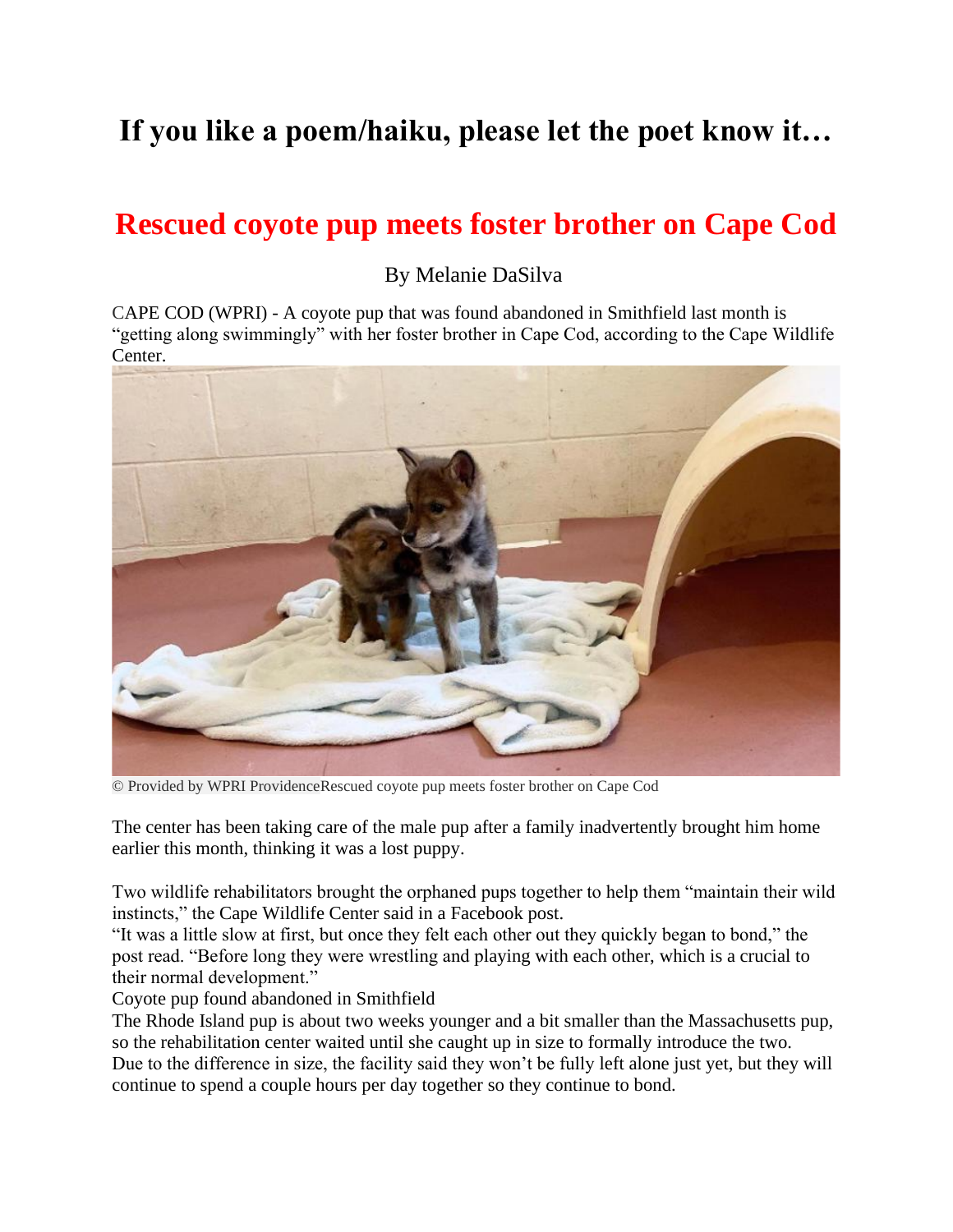"Once the female is a little larger, they will move into a larger cage together where we will provide natural climbing items, enrichment activities, and regular health checks. Our primary goal is to raise the pair as naturally as possible," the post continued.

The center said in order to prepare the pups for life in the wild, they will each need about 300 pounds of "specialty food," along with regular veterinary checks and preventative medications and vaccines.

"When it comes time for release, it is critical that they have the skills they need to survive and have a healthy fear of humans," the post said. "Having a sibling to model behavior from goes a long way towards maintaining their wild instincts and we are so grateful that these two bonded so quickly."

**"In a world where you can be anything, be kind." - Dr. Seuss**

## **The Burning Question for our generation is:**

## **What are we going to do to stop or even just slow down Climate Change?**

**Do you feel like there is nothing you can do about climate change?** Well, there is, even if we all do small things it will make a great difference. Alice C. Hill **(the David M. Rubenstein senior fellow for energy and the environment at the Council on Foreign Relations.**) states the first thing we all need to do is not shy away from the subject. Talk about, write about, climate change to everyone you know and meet. Write your congressperson and Senators. Let them know what you think and fear!

**I want to do another Saving Mother Earth Weekly Avocet issue, so I am looking for poems that address the most important issues of today, so please write about what you think and fear of the coming end of our world as we know it. But if we join together, work together, we can make a difference to Save Mother Earth, the only home we have.** 

**Show you care. There are so many topics to write about when it comes to Climate Change. Please find one you are passionate about and write about it!**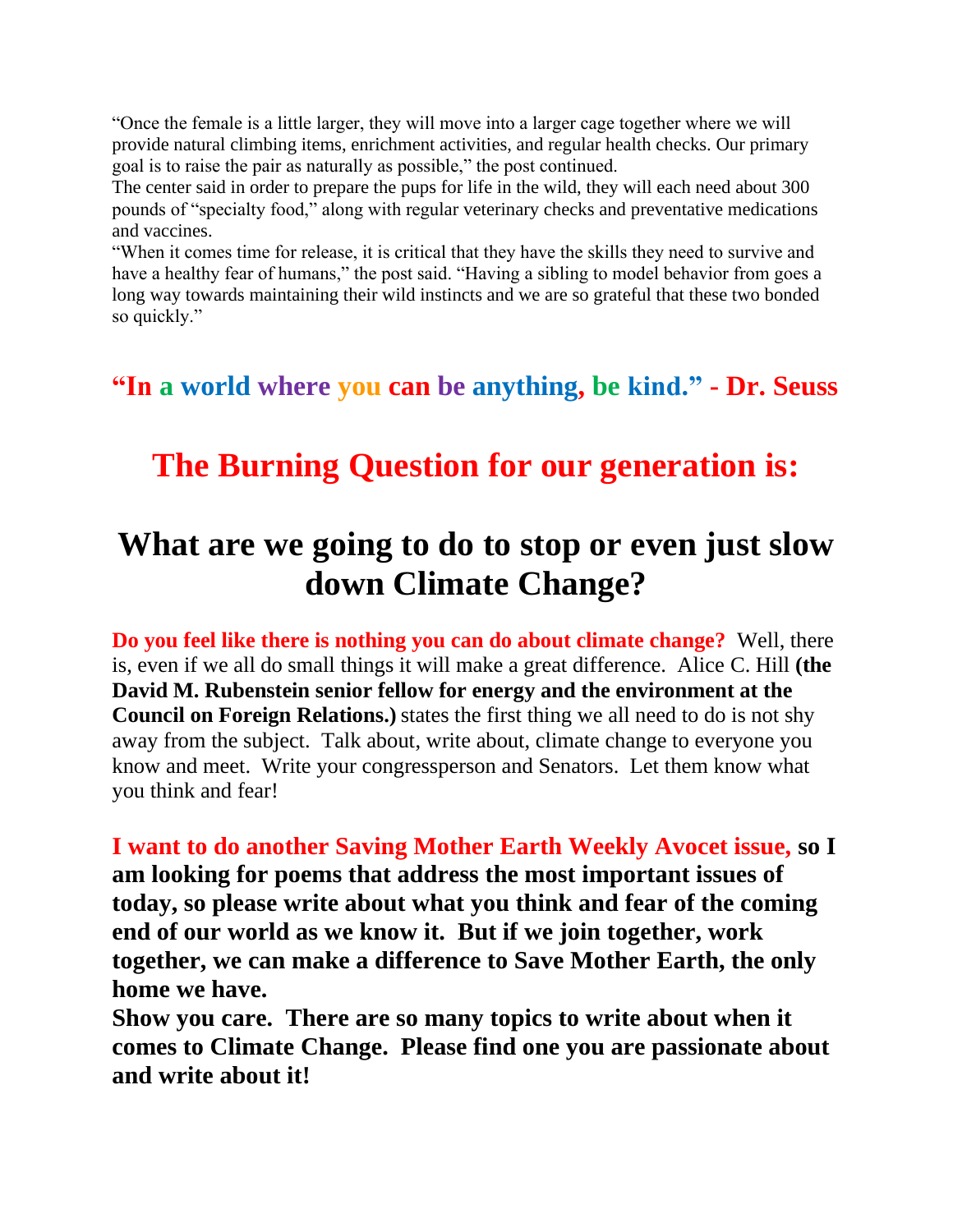**A Poetry Challenge for all Nature-loving poets in 2022**. I love writing Saving Mother Earth Challenge poems. I am always on the lookout for an article about our wondrous Mother Earth. Please find a climate change issue about our precious planet and take the Saving Mother Earth Challenge, and, then send it to us to share with the community…

**We all call Earth our home - Have your voice be heard through your words!!! Please put Saving Mother Earth Challenge/your last name in the subject line of your email and send to** [angeldec24@hotmail.com](mailto:angeldec24@hotmail.com)

### **(Warning, warning, if you don't write them, then I will!!!)**



**Please let them know we sent you. Thank you.**

**Norma Bradley, an Avocet poet -** [normabradley1@gmail.com](mailto:normabradley1@gmail.com) **- writes, "When I was ready to publish my first self-published chapbook, I called Instant Publisher. Chris was very helpful and answered all of my questions. I am delighted with how the book turned out and have had many positive comments. I did have help along the way to be able to get it sent off to finally be published. What I like about self-publishing is that I made all the choices for the cover design, font, paper etc. The copies arrived within 10 days. Being able to speak directly with Chris made all the difference. I highly recommend Instant Publisher."**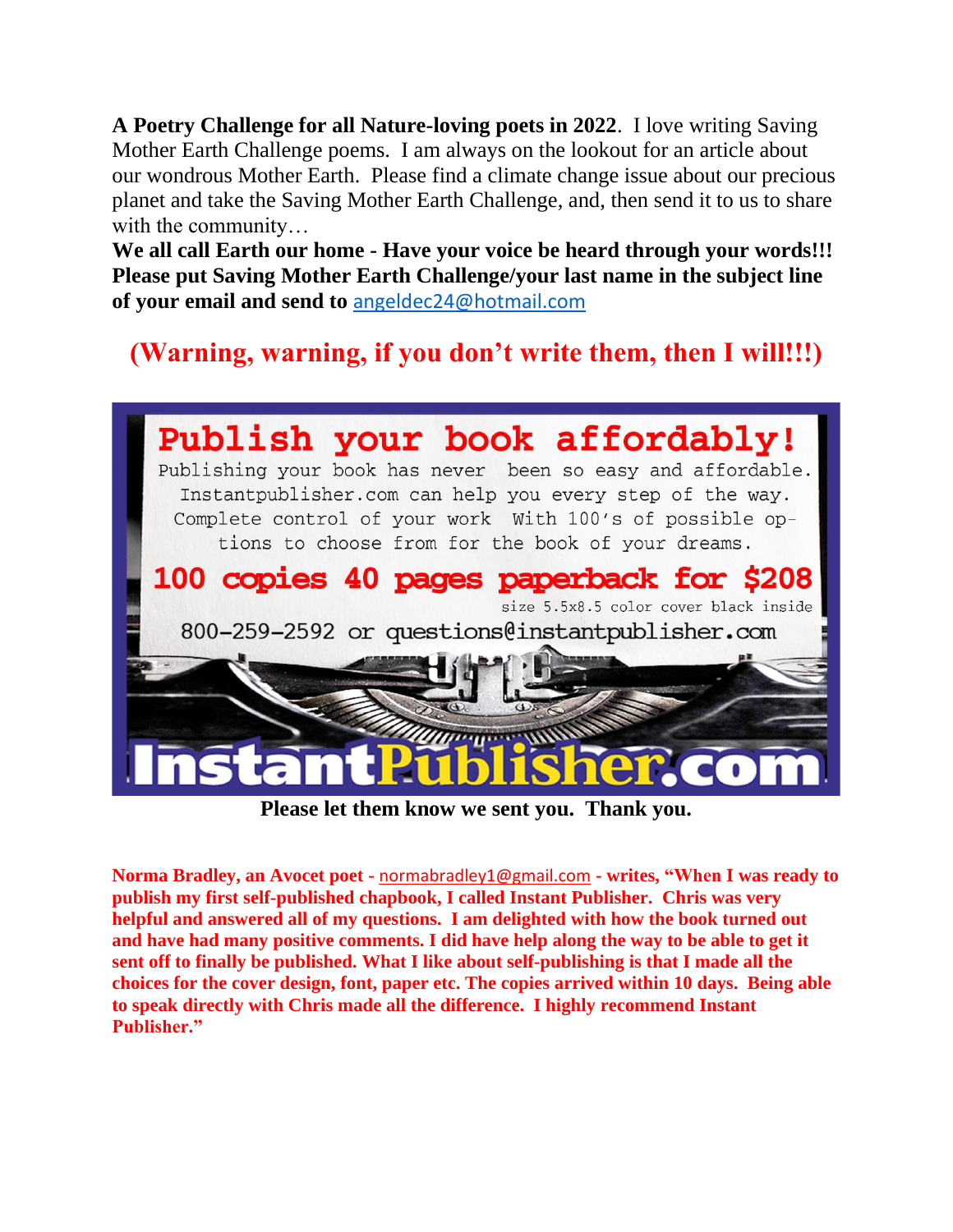**Deenaz Coachbuilder writes, "I have treasured each poem in Charles Portolano's new collection of poetry,** *Wild with Life***. Love and reverence for nature and those you love imbues each page. Relationships between animals, between man and animals and birds, between humankind and the plants we touch, smell, taste, shelter under, respect.**

**There is a sense of almost holiness, that they were here before us, and will remain long after, that we are but ephemeral visitors in their world. Our power can be used to preserve nature or destroy it.**

**The poems enlighten, entertain, instruct. They help us understand the world around us in the best of ways, through the stories he tells, for did we not learn of the world through the stories we heard, and then read, when we were children?**

**There is a feeling that cannot be described, when we carefully and cautiously rescue a spider, a lizard, a bird, that has accidentally entered our home, which we release back into their natural habitat. It is as if something has blessed us."** 

#### **The American Avocet**

I watch unseen this large, long-legged shorebird, with its pied plumage and a dash of red around its head and neck, scampering along the coastline searching to snatch-up some aquatic insect or a small invertebrate hidden beneath the brackish waters of this saltmarsh. I watch unseen it swing its odd, long, up-curved bill through the shallow, still waters, catching a tiny creature, trapping it in its bill, racing off to its nest to feed her four hatchings with this feast she found. I watch in awe as the male grows protective, fearlessly fending off an encroaching common black raven, attacking this intruder,